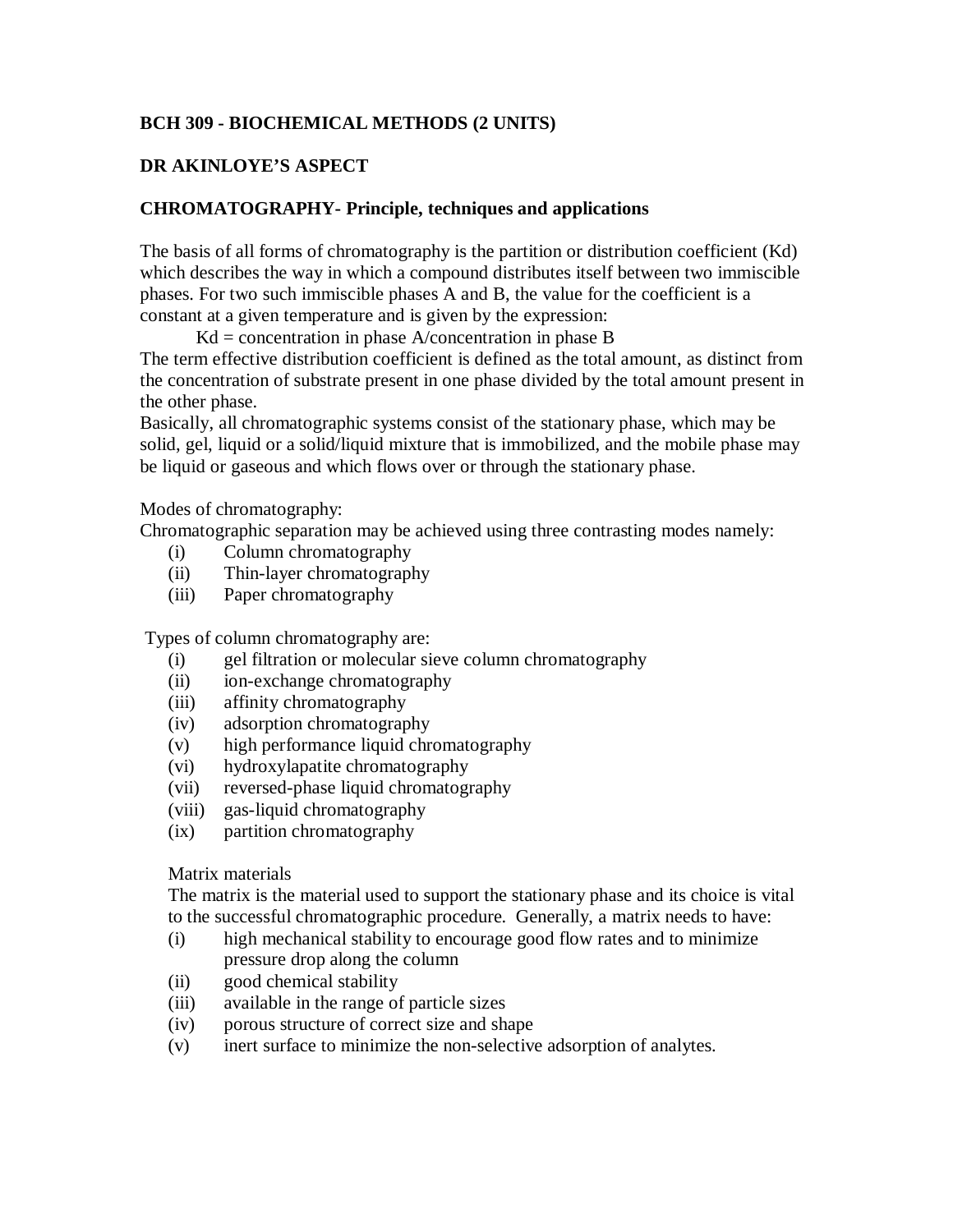In practice, six (6) most commonly used types of matrices are:

- (i) agarose
- (ii) cellulose
- (iii) dextran
- (iv) polyacrylamide
- (v) silica
- (vi) polystyrene

The chemical nature of the stationary phase depends upon the particular forms of chromatography to be carried out. Most stationary phases are available attached to the matrices in a range of sizes and shapes. The larger the particle, the faster the flow rate but, conversely, the smaller the particle the larger the surface area-to-volume ratio and potentially the greater their resolving power.

## Column Packing

This is one of the most critical factors in achieving a successful separation by any form of column chromatography. It is commonly carried out by gently pouring slurry of the stationary phase in the mobile phase into a column that has its outlet closed, whilst the upper part of the slurry in the column is stirred and /or the column is gentle tapped to ensure that no bubbles are trapped and that the packing settles evenly. Once the required height has been obtained, the flow of mobile phase through the packed column is started by opening the outlet, and continued until the packing has completely settled. The top of the column should not be allowed to dry and this is achieved by connecting it to reservoir containing the eluting buffer. Precautions to follow while packing a column includes among others:

- (i) erect the column in a straight form
- (ii) stir the slurry gently and tap the column to ensure that no air bubbles are trapped
- (iii) ensure that the top of the column is not dried.

# Application of sample.

The simplest way for sample application involves the removal of most of the mobile phase from above the column by suction and allowed the remainder into the column bed. The sample will then be applied gently by pipette and allowed to run into the column. A small volume of mobile phase is then applied in a similar manner to wash final traces of the sample into the bed. Thereafter, mobile phase is then carefully added to the column to a height of 2-5cm. The column is then connected to a suitable reservoir that contains more mobile phase so that the height of the phase in the column can be maintained at 2-5 cm.

N.B: Care must be taken to avoid overloading of the column with sample, so that there would not be irregular separation. Not more than 10% of the total bed volume should be layer as sample.